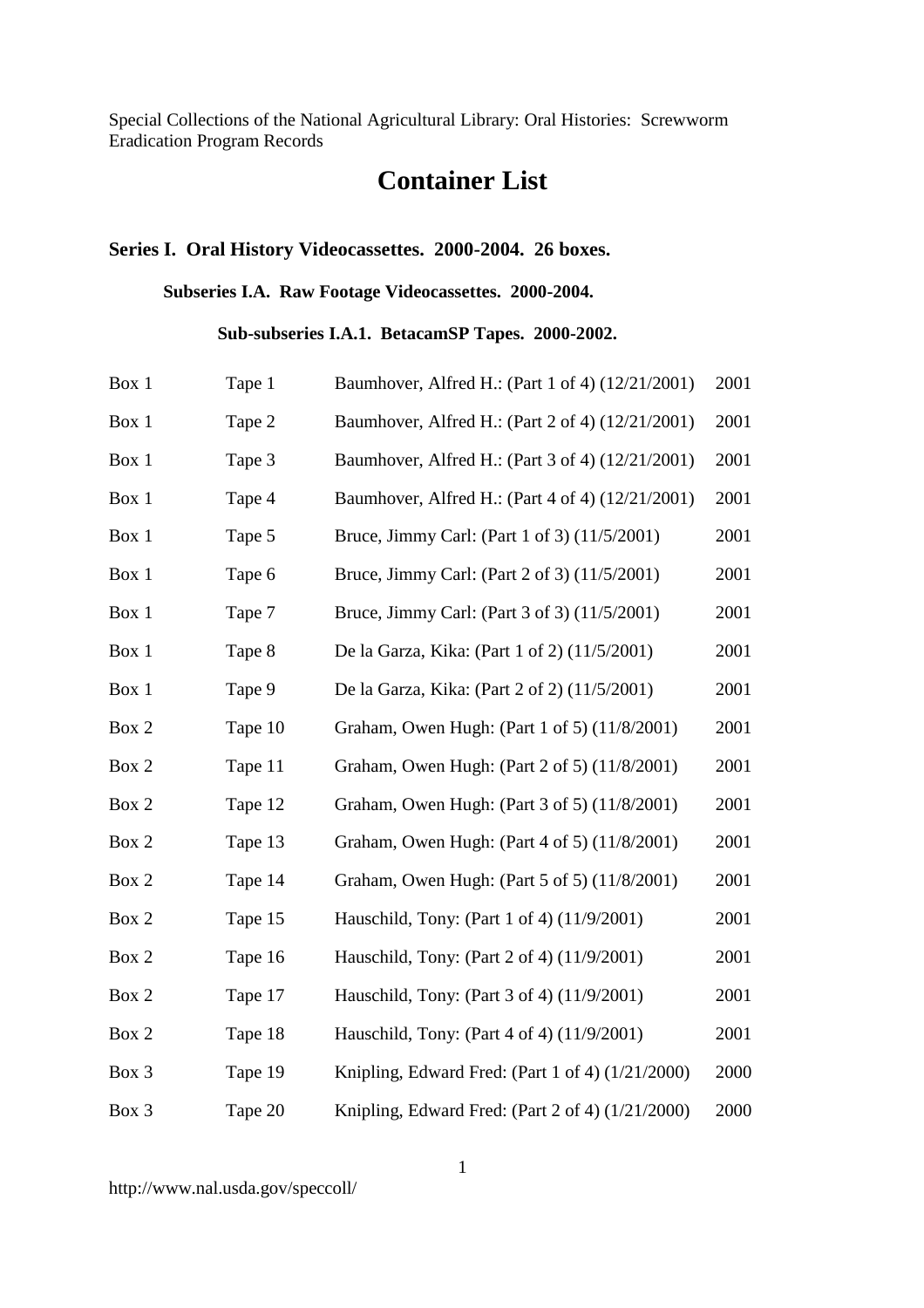| Box 3 | Tape 21            | Knipling, Edward Fred: (Part 3 of 4) (1/21/2000)                    | 2000 |
|-------|--------------------|---------------------------------------------------------------------|------|
| Box 3 | Tape 22            | Knipling, Edward Fred: (Part 4 of 4) (1/21/2000)                    | 2000 |
| Box 3 | <b>Tapes 23-24</b> | Knipling, Edward Fred: (Part 1 of 3) (2 copies)<br>(3/9/00)         | 2000 |
| Box 3 | <b>Tapes 25-26</b> | Knipling, Edward Fred: (Part 2 of 3) (2 copies)<br>(3/9/00)         | 2000 |
| Box 4 | <b>Tapes 27-28</b> | Knipling, Edward Fred: (Part 3 of 3) (2 copies)<br>(3/9/00)         | 2000 |
| Box 4 | Tape 29            | Munoz, Santana & Manuel Ortega: (Part 1 of 3)<br>(11/5/2001)        | 2001 |
| Box 4 | Tape 30            | Munoz, Santana & Manuel Ortega: (Part 2 of 3)<br>(11/5/2001)        | 2001 |
| Box 4 | Tape 31            | Munoz, Santana & Manuel Ortega: (Part 3 of 3)<br>(11/5/2001)        | 2001 |
| Box 4 | Tape 32            | "Observations on the Eradication of the New<br>World Screwworm"     | 2002 |
| Box 4 | Tape 33            | Wendel, Lloyd Eugene: (Part 1 of 2) (11/6/2001)                     | 2001 |
| Box 4 | Tape 34            | Wendel, Lloyd Eugene: (Part 2 of 2) (11/6/2001)                     | 2001 |
| Box 4 | Tape 35            | Whitten, Chandler James: (Part 1 of 4)<br>(12/9/2001)               | 2001 |
| Box 4 | Tape 36            | Whitten, Chandler James: (Part 2 of 4)<br>(12/9/2001)               | 2001 |
| Box 5 | Tape 37            | Whitten, Chandler James: (Part 3 of 4)<br>(12/9/2001)               | 2001 |
| Box 5 | Tape 38            | Whitten, Chandler James: (Part 4 of 4)<br>(12/9/2001)               | 2001 |
|       |                    | Sub-subseries I.A.2. VHS Tapes. 2000-2004.                          |      |
| Box 5 | Tape 39            | Baumhover, Alfred H.: (Window Burn) (Part 1 of<br>$2)$ (12/21/2001) | 2001 |
| Box 5 | Tape 40            | Baumhover, Alfred H.: (Window Burn) (Part 2 of                      | 2001 |

2) (12/21/2001)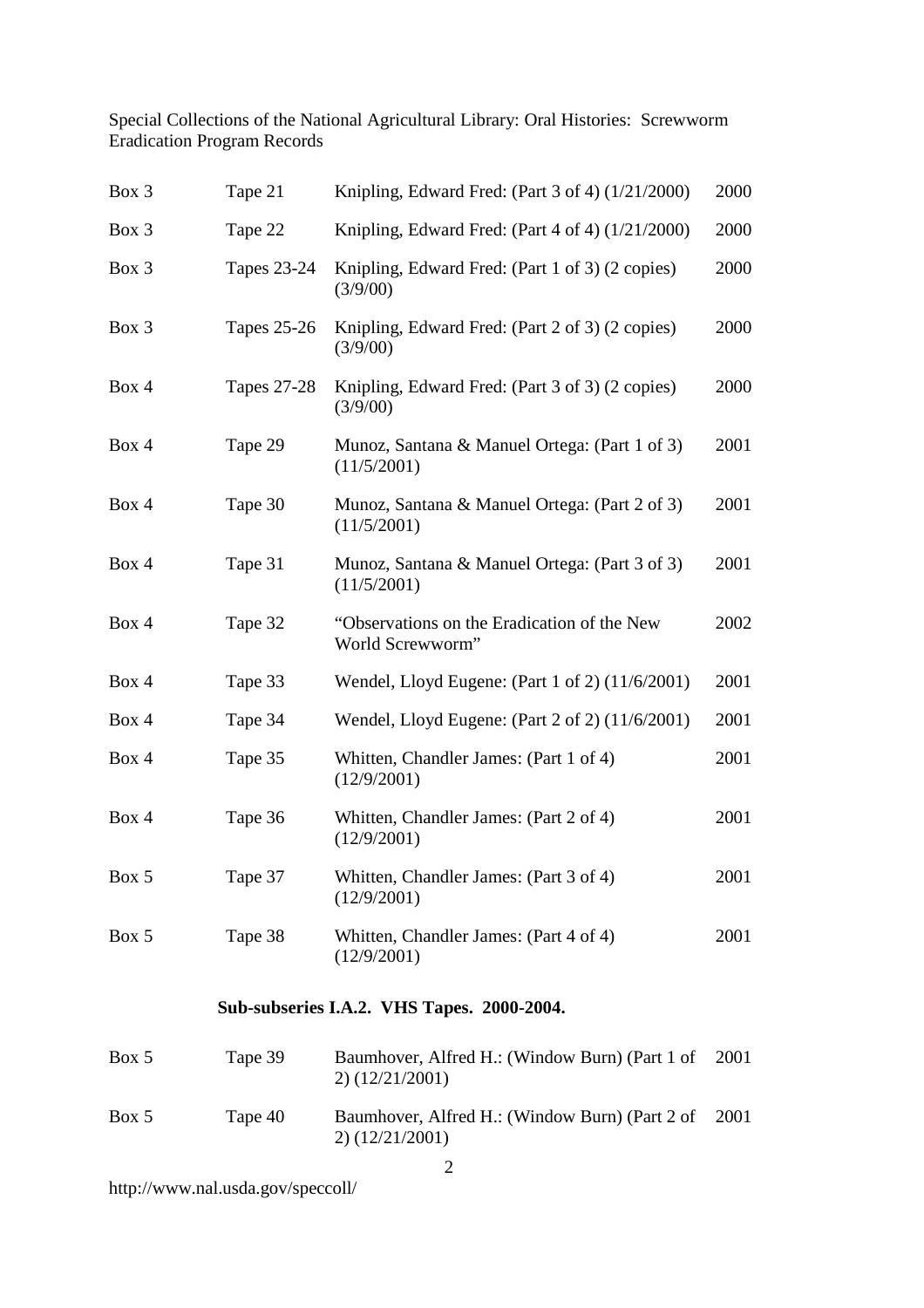| Box 5 | Tape 41            | Bruce, Jimmy Bruce: (Window Burn)<br>(11/5/2001)                     | 2001 |
|-------|--------------------|----------------------------------------------------------------------|------|
| Box 5 | Tape 42            | De la Garza, Kika: (Window Burn) (11/5/2001)                         | 2001 |
| Box 5 | Tape 43            | Graham, Owen Hugh: (Window Burn) (Part 1 of<br>$2)$ (11/8/2001)      | 2001 |
| Box 5 | Tape 44            | Graham, Owen Hugh: (Window Burn) (Part 2 of<br>$2)$ (11/8/2001)      | 2001 |
| Box 5 | Tape 45            | Hauschild, Edward: (Window Burn) (Part 1 of 2)<br>(11/9/2001)        | 2001 |
| Box 5 | Tape 46            | Hauschild, Edward: (Window Burn) (Part 2 of 2)<br>(11/9/2001)        | 2001 |
| Box 6 | <b>Tapes 47-48</b> | Knipling, Edward Fred: (Window Dub) (2)<br>copies) (1/21/2000)       | 2000 |
| Box 6 | Tape 49            | Munoz, Santana & Manuel Ortega: (Window<br>Burn) $(11/5/2001)$       | 2001 |
| Box 6 | Tape 50            | Welch, John Bertram: (Window Burn) (Part 1 of<br>5) $(2/25/2004)$    | 2004 |
| Box 6 | Tape 51            | Welch, John Bertram: (Window Burn) (Part 2 of<br>5) $(2/25/2004)$    | 2004 |
| Box 6 | Tape 52            | Welch, John Bertram: (Window Burn) (Part 3 of<br>$5)$ (2/25/2004)    | 2004 |
| Box 6 | Tape 53            | Welch, John Bertram: (Window Burn) (Part 4 of<br>5) $(2/25/2004)$    | 2004 |
| Box 6 | Tape 54            | Welch, John Bertram: (Window Burn) (Part 5 of<br>$5)$ (2/25/2004)    | 2004 |
| Box 6 | Tape 55            | Wendel, Lloyd Eugene: (Window Burn)<br>(11/6/2001)                   | 2001 |
| Box 6 | Tape 56            | Whitten, Chandler James: (Window Burn) (Part 1)<br>of 2) (12/9/2001) | 2001 |
| Box 6 | Tape 57            | Whitten, Chandler James: (Window Burn) (Part 2<br>of 2) (12/9/2001)  | 2001 |

#### **Subseries I.B. Master Edited Copies. 2000-2002.**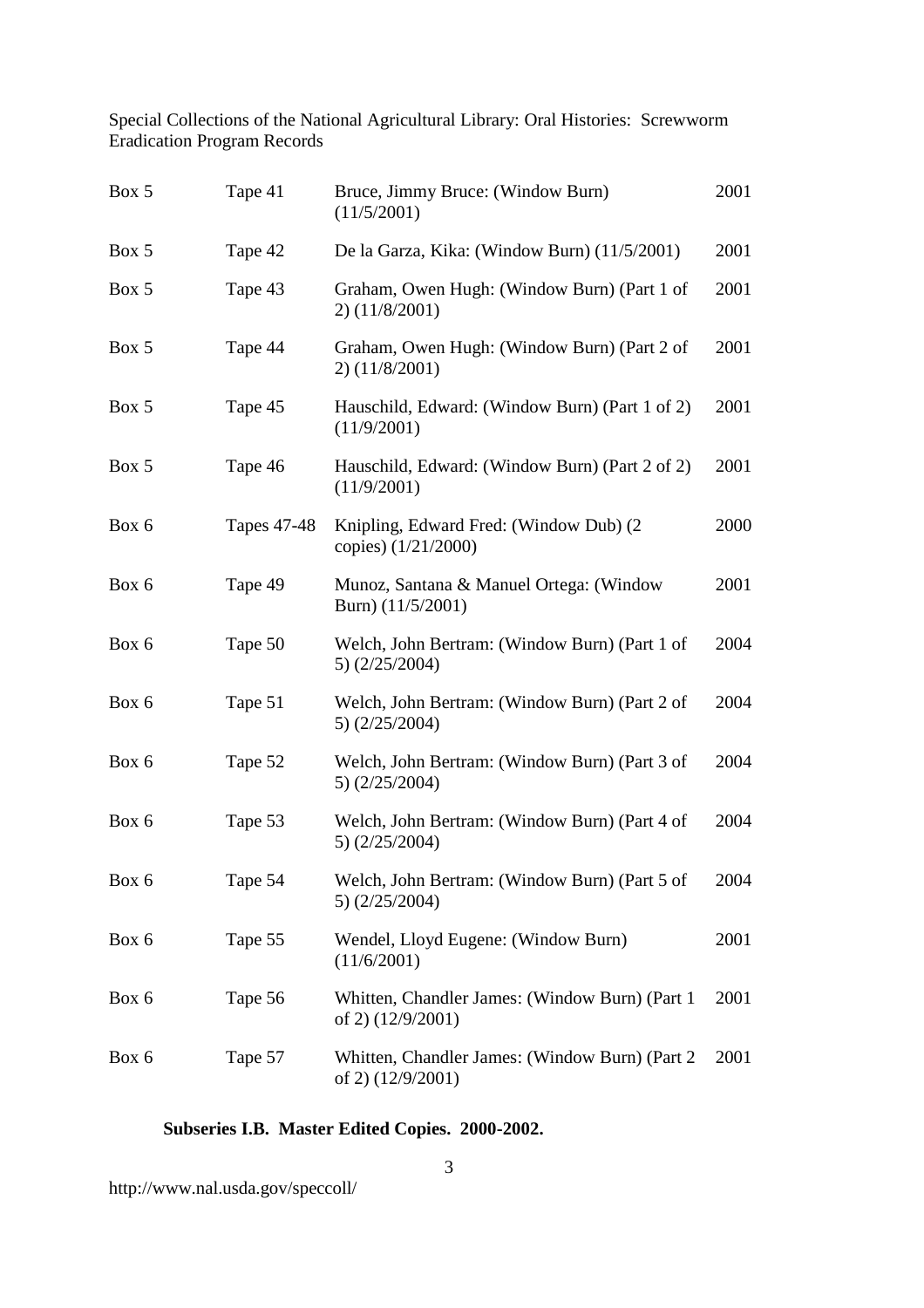## **Sub-subseries I.B.1. BetacamSP Tapes. 2000-20002.**

| Box 7         | Tape 58            | Baumhover, Alfred H.: (Part 1 of 2) (12/21/2001)      | 2001 |
|---------------|--------------------|-------------------------------------------------------|------|
| Box 7         | Tape 59            | Baumhover, Alfred H.: (Part 2 of 2) (12/21/2001)      | 2001 |
| Box 7         | Tape 60            | Bruce, Jimmy Carl: (11/5/2001)                        | 2001 |
| Box 7         | Tape 61            | De la Garza, Kika: (11/5/2001)                        | 2001 |
| Box 7         | Tape 62            | Graham, Owen Hugh: (Part 1 of 2) (11/8/2001)          | 2001 |
| Box 7         | Tape 63            | Graham, Owen Hugh: (Part 2 of 2) (11/8/2001)          | 2001 |
| Box 7         | Tape 64            | Hauschild, Edward: (Part 1 of 2) (11/9/2001)          | 2001 |
| Box 7         | Tape 65            | Hauschild, Edward: (Part 2 of 2) (11/9/2001)          | 2001 |
| Box 8         | Tape 66            | Knipling, Edward Fred: (Part 1 of 2) $(1/21/2000)$    | 2000 |
| Box 8         | Tape 67            | Knipling, Edward Fred: (Part 1 of 2) $(1/21/2000)$    | 2000 |
| Box 8         | Tape 68            | Knipling, Edward Fred: (3/9/2000)                     | 2000 |
| Box 8         | Tape 69            | Munoz, Santana & Manuel Ortega: (11/5/2001)           | 2001 |
| Box 8         | Tape 70            | Wendel, Lloyd Eugene: (11/6/2001)                     | 2001 |
| Box 8         | Tape 71            | Whitten, Chandler James: (Part 1 of 2)<br>(12/9/2001) | 2001 |
| Box 8         | Tape 72            | Whitten, Chandler James: (Part 2 of 2)<br>(12/9/2001) | 2001 |
|               |                    | Sub-subseries I.B.2. VHS Tapes. 2000-2002.            |      |
| Box 9         | Tapes 73-74        | Baumhover, Alfred H.: (2 copies) (12/21/2001)         | 2001 |
| Box 9         | <b>Tapes 75-76</b> | Bruce, Jimmy Carl: (2 copies) (11/5/2001)             | 2001 |
| Box 9         | <b>Tapes 77-78</b> | De la Garza, Kika: (2 copies) (11/5/2001)             | 2001 |
| Box 9         | <b>Tapes 79-80</b> | Graham, Owen Hugh: (2 copies) (11/8/2001)             | 2001 |
| Box 9         | <b>Tapes 81-82</b> | Hauschild, Edward: (2 copies) (11/9/2001)             | 2001 |
| <b>Box 10</b> | Tape 83            | Knipling, Edward Fred: (1/21/2000)                    | 2000 |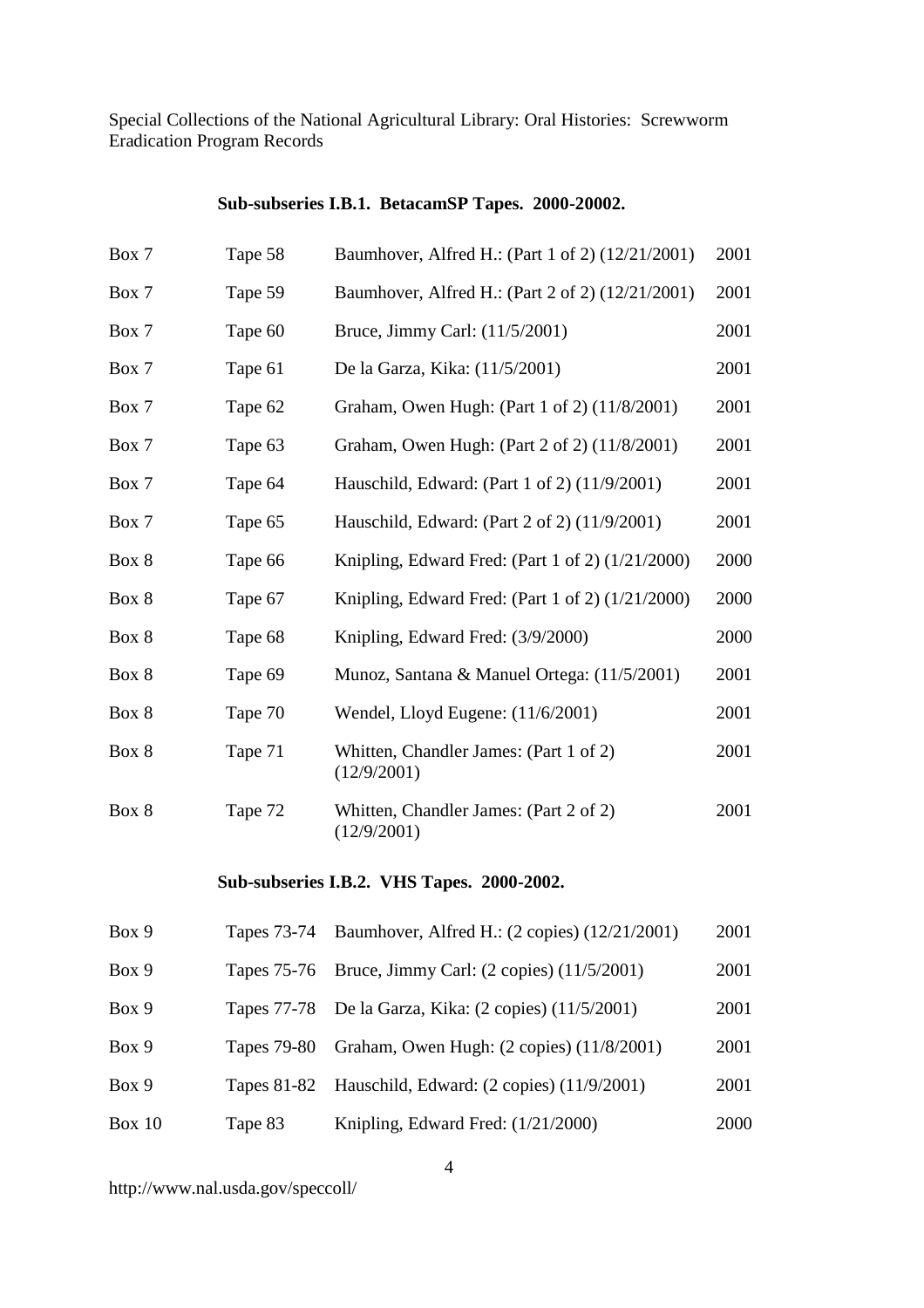| Box $10$      | Tape 84            | Knipling, Edward Fred: (3/9/2000)                                                         | 2000 |
|---------------|--------------------|-------------------------------------------------------------------------------------------|------|
| Box $10$      | Tape 85            | Knipling, Edward Fred: (Part 1 of 3) (3/9/2000)                                           | 2000 |
| Box $10$      | Tape 86            | Knipling, Edward Fred: (Part 2 of 3) (3/9/2000)                                           | 2000 |
| Box $10$      | Tape 87            | Knipling, Edward Fred: (Part 3 of 3) (3/9/2000)                                           | 2000 |
| Box $10$      | <b>Tapes 88-89</b> | Munoz, Santana & Manuel Ortega: (2 copies)<br>(11/5/2001)                                 | 2001 |
| Box $10$      | <b>Tapes 90-91</b> | "Observations on the Eradication of the New<br>World Screwworm" (5 min 29 sec) (2 copies) | 2002 |
| Box $10$      | Tape 92            | "Observations on the Eradication of the New<br>World Screwworm" (90 minute loop)          | 2002 |
| <b>Box 11</b> | Tapes 93-94        | Wendel, Lloyd Eugene: (2 copies) (11/6/2001)                                              | 2001 |
| <b>Box 11</b> | Tapes 95-96        | Whitten, Chandler James: (2 copies) (12/9/2001)                                           | 2001 |

## **Subseries I.C. Preservation Copies. 2000-2001.**

| Box 11        | Tape 97  | Baumhover, Alfred H.: (Part 1 of 4) (12/21/2001) | 2001 |
|---------------|----------|--------------------------------------------------|------|
| Box 11        | Tape 98  | Baumhover, Alfred H.: (Part 2 of 4) (12/21/2001) | 2001 |
| <b>Box 11</b> | Tape 99  | Baumhover, Alfred H.: (Part 3 of 4) (12/21/2001) | 2001 |
| Box 11        | Tape 100 | Baumhover, Alfred H.: (Part 4 of 4) (12/21/2001) | 2001 |
| <b>Box 11</b> | Tape 101 | Bruce, Jimmy Carl: (Part 1 of 3) (11/5/2001)     | 2001 |
| Box 11        | Tape 102 | Bruce, Jimmy Carl: (Part 2 of 3) (11/5/2001)     | 2001 |
| Box $12$      | Tape 103 | Bruce, Jimmy Carl: (Part 3 of 3) (11/5/2001)     | 2001 |
| <b>Box 12</b> | Tape 104 | De la Garza, Kika: (Part 1 of 2) (11/5/2001)     | 2001 |
| <b>Box 12</b> | Tape 105 | De la Garza, Kika: (Part 2 of 2) (11/5/2001)     | 2001 |
| <b>Box 12</b> | Tape 106 | Graham, Owen Hugh: (Part 1 of 5) (11/8/2001)     | 2001 |
| <b>Box 12</b> | Tape 107 | Graham, Owen Hugh: (Part 2 of 5) (11/8/2001)     | 2001 |
| <b>Box 12</b> | Tape 108 | Graham, Owen Hugh: (Part 3 of 5) (11/8/2001)     | 2001 |
| <b>Box 12</b> | Tape 109 | Graham, Owen Hugh: (Part 4 of 5) (11/8/2001)     | 2001 |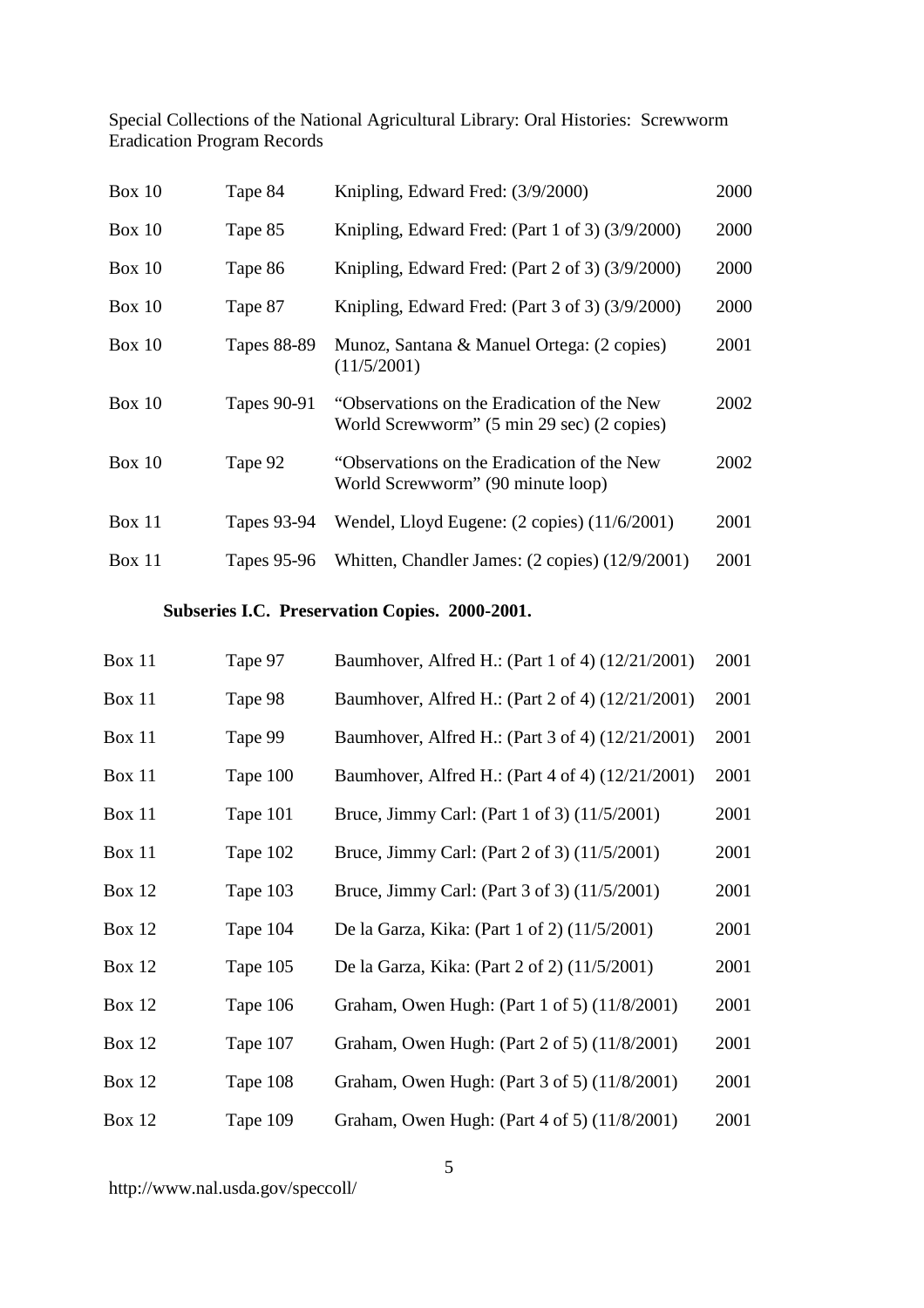| <b>Box 12</b> | Tape 110                 | Graham, Owen Hugh: (Part 5 of 5) (11/8/2001)                 | 2001 |
|---------------|--------------------------|--------------------------------------------------------------|------|
| <b>Box 12</b> | Tape 111                 | Hauschild, Tony: (Part 1 of 4) (11/9/2001)                   | 2001 |
| <b>Box 12</b> | Tape 112                 | Hauschild, Tony: (Part 2 of 4) (11/9/2001)                   | 2001 |
| <b>Box 13</b> | Tape 113                 | Hauschild, Tony: (Part 3 of 4) (11/9/2001)                   | 2001 |
| Box 13        | Tape 114                 | Hauschild, Tony: (Part 4 of 4) (11/9/2001)                   | 2001 |
| <b>Box 13</b> | <b>Tapes 115-</b><br>117 | Knipling, Edward Fred: (3 copies) (1/21/2000)                | 2000 |
| <b>Box 14</b> | Tapes 118-<br>120        | Knipling, Edward Fred: (3 copies) (3/9/2000)                 | 2000 |
| <b>Box 14</b> | Tape 121                 | Munoz, Santana & Manuel Ortega: (Part 1 of 3)<br>(11/5/2001) | 2001 |
| <b>Box 14</b> | Tape 122                 | Munoz, Santana & Manuel Ortega (2 of 3)<br>(11/5/2001)       | 2001 |
| <b>Box 14</b> | Tape 123                 | Munoz, Santana & Manuel Ortega (3 of 3)<br>(11/5/2001)       | 2001 |
| <b>Box 14</b> | Tape 124                 | Wendel, Lloyd Eugene: (Part 1 of 2) (11/6/2001)              | 2001 |
| <b>Box 14</b> | Tape 125                 | Wendel, Lloyd Eugene: (Part 2 of 2) (11/6/2001)              | 2001 |
| <b>Box 14</b> | Tape 126                 | Whitten, Chandler James: (Part 1 of 4)<br>(12/9/2001)        | 2001 |
| <b>Box 14</b> | Tape 127                 | Whitten, Chandler James: (Part 2 of 4)<br>(12/9/2001)        | 2001 |
| <b>Box 14</b> | Tape 128                 | Whitten, Chandler James: (Part 3 of 4)<br>(12/9/2001)        | 2001 |
| <b>Box 14</b> | Tape 129                 | Whitten, Chandler James: (Part 4 of 4)<br>(12/9/2001)        | 2001 |

## **Subseries I.D. Viewing Copies. 2000-2001.**

| Box $15$ | 140 | Tapes 130- Baumhover, Alfred H.: $(11 \text{ copies})$ $(12/21/2001)$ | 2001 |
|----------|-----|-----------------------------------------------------------------------|------|
| Box $16$ | 142 | Tapes 141- Baumhover, Alfred H.: $(2 \text{ copies}) (12/21/2001)$    | 2001 |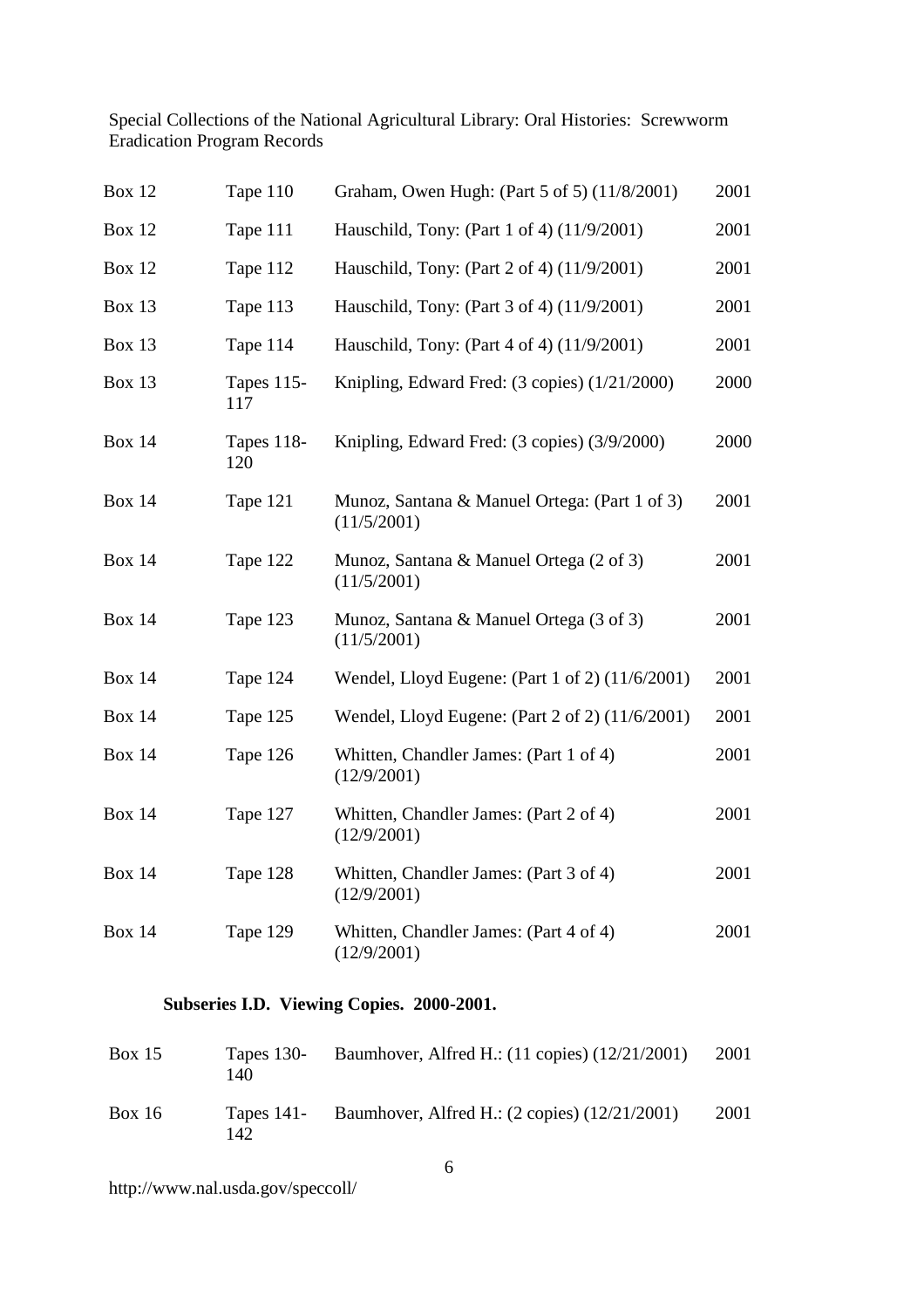| <b>Box 16</b> | <b>Tapes 143-</b><br>151 | Bruce, Jimmy Carl: $(9 \text{ copies})$ $(11/5/2001)$                                     | 2001 |
|---------------|--------------------------|-------------------------------------------------------------------------------------------|------|
| <b>Box 17</b> | Tapes 152-<br>154        | Bruce, Jimmy Carl: (3 copies) (11/5/2001)                                                 | 2001 |
| <b>Box 17</b> | Tapes 155-<br>162        | De la Garza, Kika: (8 copies) (11/5/2001)                                                 | 2001 |
| <b>Box 18</b> | <b>Tapes 163-</b><br>169 | De la Garza, Kika: (7 copes) (11/5/2001)                                                  | 2001 |
| <b>Box 18</b> | <b>Tapes 170-</b><br>173 | Graham, Owen Hugh: (4 copies) (11/8/2001)                                                 | 2001 |
| <b>Box 19</b> | Tapes 174-<br>180        | Graham, Owen Hugh: (7 copies) (11/8/2001)                                                 | 2001 |
| <b>Box 19</b> | <b>Tapes 181-</b><br>184 | Hauschild, Edward: (4 copies) (11/9/2001)                                                 | 2001 |
| <b>Box 20</b> | Tapes 185-<br>194        | Hauschild, Edward: (10 copies) (11/9/2001)                                                | 2001 |
| <b>Box 21</b> | <b>Tapes 195-</b><br>205 | Knipling, Edward Fred: (11 copies) (3/9/2000)                                             | 2000 |
| <b>Box 22</b> | <b>Tapes 206-</b><br>216 | Munoz, Santana & Manuel Ortega: (11 copies)<br>(11/5/2001)                                | 2001 |
| <b>Box 23</b> | <b>Tapes 217-</b><br>218 | Munoz, Santana & Manuel Ortega: (2 copies)<br>(11/5/2001)                                 | 2001 |
| <b>Box 23</b> | <b>Tapes 219-</b><br>221 | "Observations of the Eradication of the New<br>World Screwworm" (90 min loop) (3 copies)  | 2002 |
| <b>Box 23</b> | <b>Tapes 222-</b><br>224 | "Observations of the Eradication of the New<br>World Screwworm" (5 min 29 sec) (3 copies) | 2002 |
| <b>Box 23</b> | Tapes 225-<br>227        | Wendel, Lloyd Eugene: $(3 \text{ copies})$ $(11/6/2001)$                                  | 2001 |
| <b>Box 24</b> | Tapes 228-<br>237        | Wendel, Lloyd Eugene: (10 copies) (11/6/2001)                                             | 2001 |
| <b>Box 25</b> | <b>Tapes 238-</b><br>248 | Whitten, Chandler James: (11 copies)<br>(12/9/2001)                                       | 2001 |